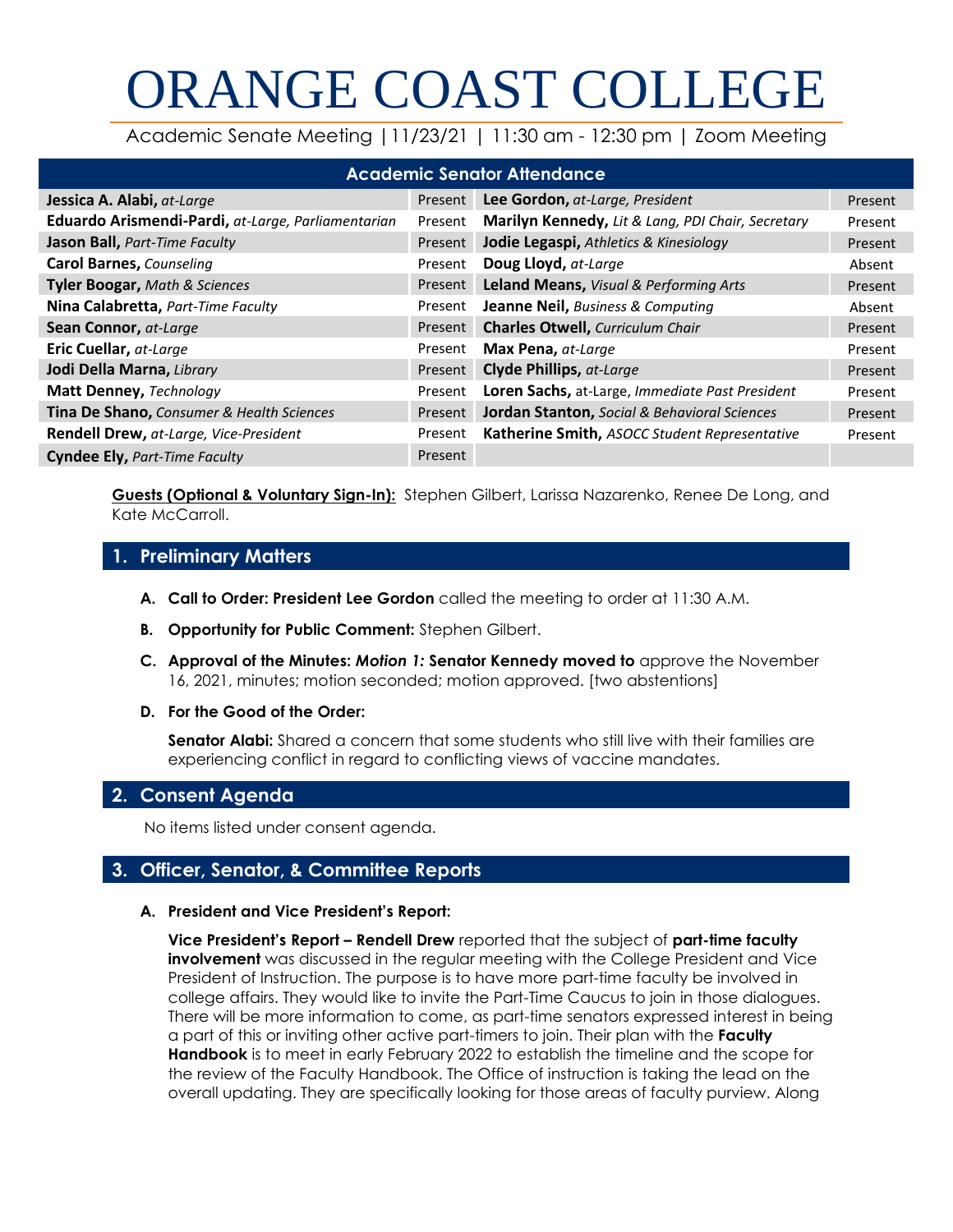with VPI Grimes-Hillman, they have some strategies that will be brought to the next subcommittee meeting in February.

**President's Report – Lee Gordon:** FACCC held an informative event over the weekend on part-time faculty. Many of the topics and issues that are brought up here from our part time faculty representatives on the Senate are shared at colleges across the state. President Gordon is glad that OCC is moving in a constructive process on that.

**B. Budget Update – Senator Ely:** DCC met last Friday. They will have the new state budget in January, so there will be specific dollar amounts then. The committee is reaching across all constituent groups and looking at enrollment and student recruitment items. DCC is requesting that everybody gather an inventory by site or constituency of enrollment management activities or initiatives that are currently underway to come up with or suggest roles by membership type. Each role could provide an enrollment management situation.

**President Gordon** stated that at the last District budget meeting there was a discussion on the issue of centralization versus decentralization of functions. The District, like the colleges, is interested in finding ways of reaching economies of scale. On behalf of the Orange Coast Senate, he mentioned that we prefer to maintain the brand identity of Orange Coast as a distinctive brand and when possible, to have services as close to the client as possible, preferring decentralization as a rule, more than centralization.

### **C. Diversity, Equity, and Inclusiveness Initiatives: Anna Hanlon**

**Professor Hanlon** provided an update on the President's DEI Task Force as one of the four faculty representatives through the Academic Senate. The Task Force has been meeting for a year. The work of the Task Force started with creating and defining shared norms and then participating in the vision sessions for the Educational Master Plan refresh. They as a group, participated in the same sessions as the Senate did with regards to the EMP refresh. This work included the Task Force developing some key areas of focus that aligned with the EMP. She reported out those areas because some of them fall under the 10 +1. One is an inclusive and equity-minded campus culture. The second is DEI recruitment, hiring, onboarding, and retention. The third is intentional students support programs and services. The fourth is culturally responsive curriculum. Lastly, the fifth is closing performance gaps. The Task Force is now in the process of developing a formal DEI planned framework that will include a glossary of terms relevant to the plan. The glossary will be a living document that can be amended, as necessary. Some of the areas of the DEI plan will fall directly under the 10 +1. Dr. Suarez has made it clear to the Task Force that the plan drafted will need to come to the Senate for feedback and input. That should happen in the Spring.

#### **D. Curriculum Committee – Charles Otwell:**

**Curriculum Chair Otwell** reminded everyone that the Curriculum Committee's last voting meeting for this semester is December 8. That is the last meeting for new courses and programs and for articulation requests. That would mean that proposals would have to be in CurricUNET by next Monday so that they can make tech review next Wednesday.

## **E. IE Committee – Anna Hanlon:**

Reported that in Spring 2019, the Senate endorsed repeating the SESE and also doing the faculty companion to that survey. That has been delayed because of COVID but all of this will happen in spring 2022.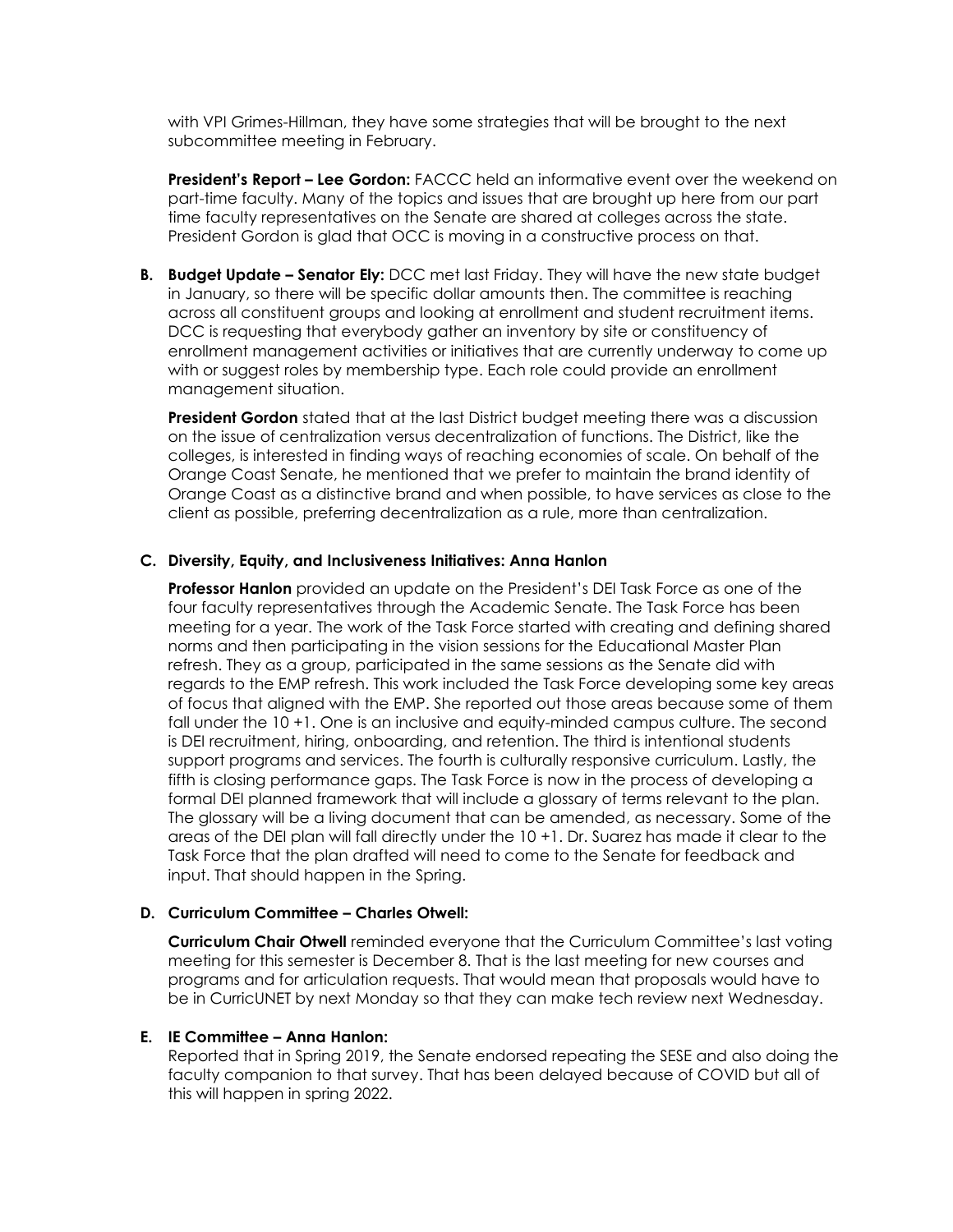# **4. Unfinished Business**

#### **A. Full-Time Faculty Hiring Prioritization Ranking (Action Summary: Approval of top eleven positions to move forward to President Suarez.):**

**President Gordon** stated that there is one development to report back to the Senate, that the Visual Arts Department has withdrawn one of the two positions they had put into contention; they have withdrawn the request for an art history position. That withdrawal raised the level of the other contenders underneath them and placed the item of the 3D Sculpture Studio Art professorship among the eleven positions that had been sent to President Suarez for her consideration. No action is required by the Senate, because the Senate approved the top eleven positions, and this position of the Studio Art is now in the top eleven.

**A point of order was raised by Secretary Kennedy**, noting that although the items were discussed last week, no vote was taken. **President Gordon** ruled that a vote would be taken today.

**Motion 2: Senator Means moved** to approve the new eleven full-time faculty positions**;** motion seconded; motion approved. [one abstention]

- 1. Computer Science (Position 1)
- 2. Counselor Athletes
- 3. Math (Position 1)
- 4. Aviation Maintenance (Position 1)
- 5. Electronics
- 6. English
- 7. Physiology
- 8. Ethnic Studies (Position 1)
- 9. Early Childhood Education/Human Development
- 10. Counselor General
- 11. 3D & Sculpture

# **5. New Business**

#### **A. Separate Facilities for CLEEO & Umoja (Action Summary: Presentation of resolution and discussion):**

**Senators Phillips and Cuellar** presented a resolution to the Senate; they alternately read the *whereases* and *resolved* aloud:

#### *November 17, 2021*

#### *Resolution:*

#### *OCC CLEEO PROJECT AND UMOJA COMMUNITY PROGRAM*

*Moved by Sen. Clyde Phillips*

#### *Second by Sen. Eric Cuellar*

*Whereas OCC CLEEO Project and UMOJA Community are designed to serve the specific needs of two distinct populations, Chicana/o/x and Latina/o/x and African American students;*

*Whereas the OCC CLEEO Project vision has a commitment to promote Chicana/o/x and Latina/o/x access and success in higher education in equitable and culturally supportive environment;*

*Whereas the OCC CLEEO Project mission is focused on developing an educational pathway for college* students with an emphasis on the successful development of life skills and the attainment of associate and *baccalaureate degrees and beyond toward a postgraduate (PhD) and professional education (MBA, JD, MD, DDS, DVM) in addition specialization in STEMM and future teacher preparation, and honors curriculum;*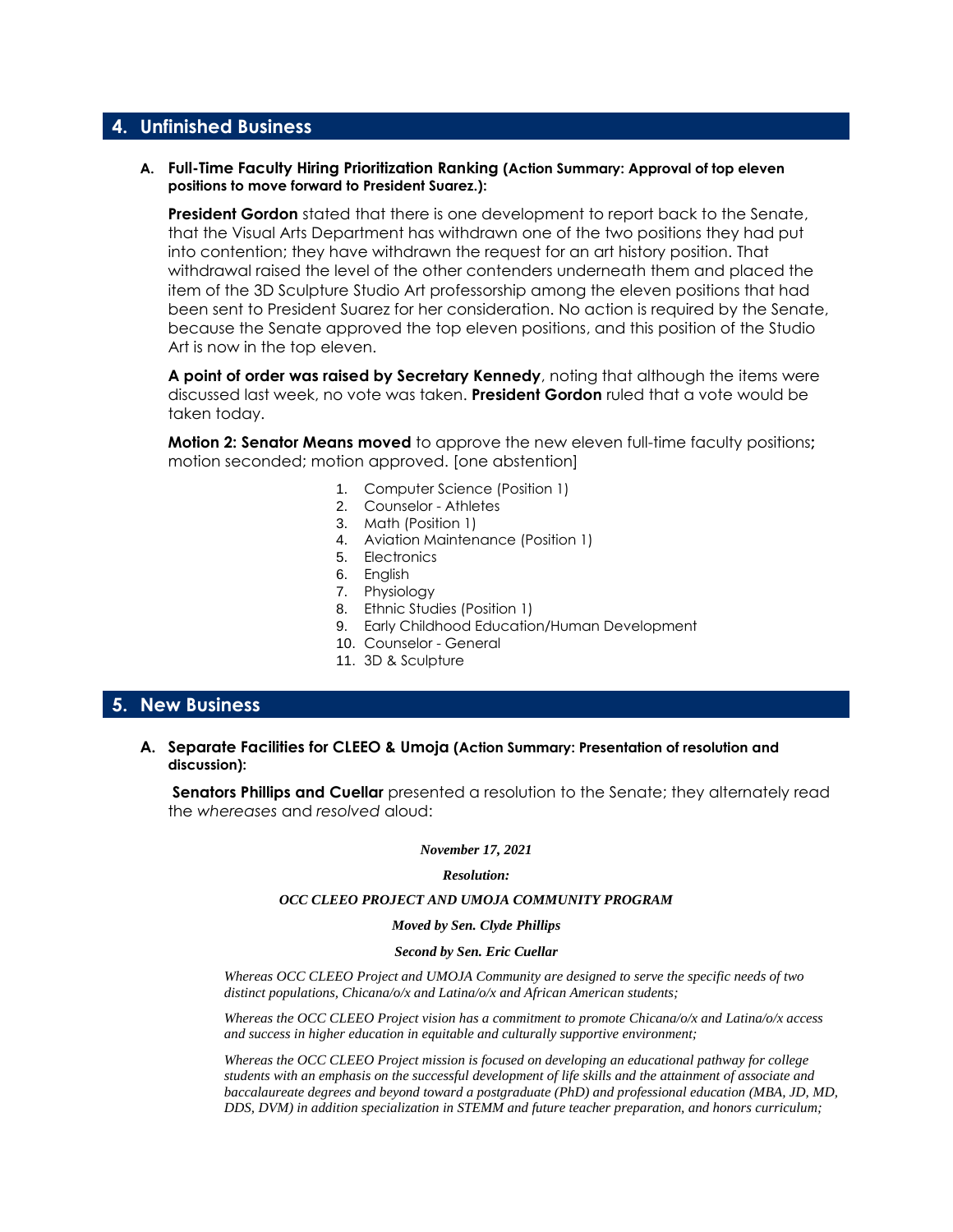*Whereas the OCC CLEEO Project provides cross-cultural competency, learning opportunities, and experiences for the campus community;*

*Whereas the UMOJA Community Program is a state-wide mandated program with the vision dedicated to enhancing the cultural and educational experiences of African American students from the perspective of the African Diaspora, that is, acknowledgement of the displacement of African American students in higher education which still continues to exist to this day;*

*Whereas the UMOJA Community Program believes that when the voices and histories of students of color are deliberately and intentionally recognized the opportunity of self-efficacy emerges and a foundation is formed for academic success;*

*Whereas the UMOJA Community Program actively serves and promotes student success through ethic of love and a curriculum and pedagogy responsive to the legacy of African and African American Diaspora leading to academic excellence in all fields of study;*

Be it Resolved that OCC create and provide support for two distinct and mutually exclusive spaces for both *the OCC CLEEO Project and the UMOJA Community Program both of which work toward providing service and support for students and the campus community.*

**Senator Kennedy** asked for brief clarification on the second *M* on STEMM; Senator Cuellar said it stands for *Medicine*.

**Senator Alabi** asked what happens in terms of the actual decision in a resolution of opinion.

**President Gordon** stated that the decision goes through the normal college processes. There are two parts to the resolution. One is a statement of support for Umoja and CLEEO programs that does not require further action by the College. The second deals with facilities, so it would then go to the Facilities Committee of the College.

**Senator Phillips** said that in regards to the decision, they were made aware that the support from the Academic Senate would be needed to make sure that the Senate was in agreement with the resolution. The Facilities Committee would be able to make the final decision on which space goes to which program.

**Senator Means** suggested to include the Arts in STEMM since all the data shows that STEMM students do much better in life when they have the arts mixed in. He asked to consider that as a move for more successful students.

**Senator Arismendi-Pardi** Endorsed Senator Means' statement.

**Senator Alabi** stated that the arts are important, but these two organizations need space, and their goals already exist.

**President Gordon** stated that this resolution will be brought back in two weeks.

#### **B. COVID & Teaching (Action Summary: Presentation of Faculty Concerns, research, and discussion.)**

**Senator Kennedy** shared her research on the screen and stated that she intentionally waited to write a resolution because she wanted to share the information and ideas she had collected with the Senate and then write up and present a resolution, based on the Senate's response. This is all based on the Faculty Forums, division meetings, and feedback from faculty members, as she put together those faculty comments and did some background research. She read some of the comments aloud and noted that CFE President Schneiderman made a very clear public comment on November 9th which is in the document, mostly verbatim. He talked about the OCC schedule right now for the Spring 2022, that looks like "a back-to-the-future schedule. It is a lot closer to a prepandemic schedule than anyone anticipated because at OCC it is 15% online classes. At Golden West it is 30%." He "had already told the Vice-Presidents of both schools that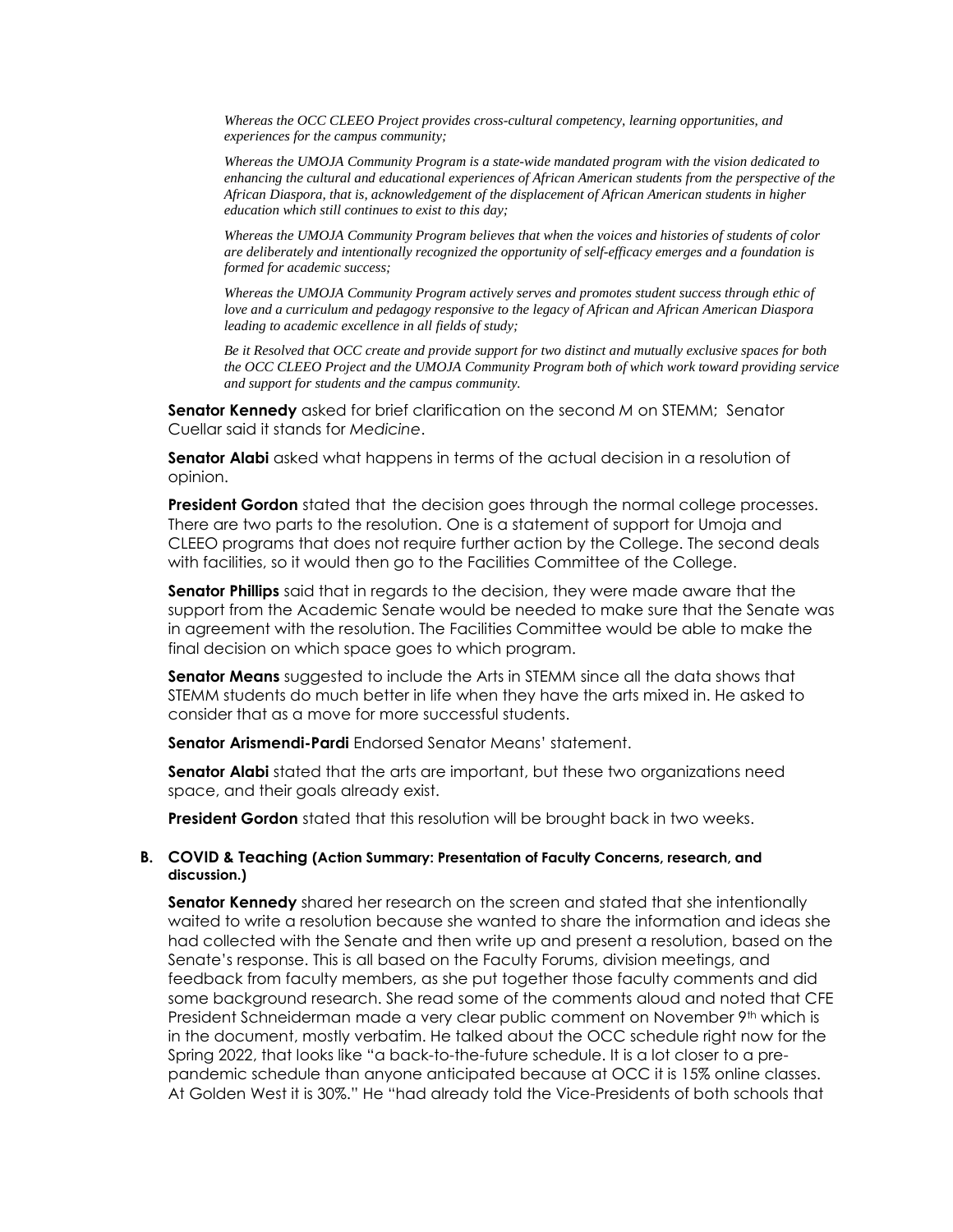by far the most popular and quickest-filling classes were the ones that were online." For those of us who looked at other campuses, we saw that as well.

There was an *LA Times* article recently that showed there is a drop in California community college enrollment by 11%. Only half of that is occurring at CSUs and UCs. We are losing more students than other places. It important to know that. The UCs and CSUs have stricter COVID protocols and mandates. One of the things the article did refer to is that because minimum wage is up students are returning to work rather than school.

COVID and teaching overlap the Union and Senate purviews. The Union's purview includes working conditions, compensation, safety, job duty assignments, modalities, hours of work, and *physical presence*. The last term was added to the contract in about 2018. It was not there in the contracts prior to that and back to 2000. Before that, the language in the contract was this: "The standard work week shall comprise 40 hours of professional activities on and off campus." That was written back in the 1980s because in that era they did most of their work on campus. This was very dated language, however, adding this in 2018 was not really looking to the future in a way that is more is needed now, as it says, "that institutional and departmental planning are critical to the role of full-time faculty and primarily require an onsite presence." It is now known that that is not necessarily the case.

She added the comments that she heard from faculty towards the bottom of the document. *Faculty want choices in the modalities they teach*. Many faculty members said that modalities at OCC are not defined very well. They said the word *online* is not defined clearly in the search of the schedule. Faculty know what modalities best suit their teaching styles and students know it when they get into those classrooms. That style helps ensure student success. Faculty also know their own safety needs. We are not all the same. They are not all the same. Students deserve those same options in a time when they are prioritizing work over school. Many want more options than just standard whiteboard and chairs, although that suits many and works well for them. Students may have equity concerns that require flexibility of different kinds. This flexibility will attract more students and keep them here. Let the students choose, as well, and they are making choices right now on the classes that they select.

Threse are concerns from faculty at division meetings or by those who shared with outside of those meetings, as well:

*Administration has dictated faculty hours of work and modalities without due process of faculty concerns about safety, choice, and flexibility*.

Community colleges are suffering at a higher rate. We need to respond by looking forward, not backwards, in terms of understanding various teaching modalities, faculty expertise, student needs, and flexibility.

For example, if a student in a campus-only class gets COVID, there is a protocol that sometimes can keep a student out of the classroom for up to two weeks. The college is not flexible enough.

Other campuses' schedules for spring 2022 show fully online, Zoom, or Zoom and Canvas. These courses fill the quickest that do not need a physical presence.

Because schedules are planned a year in advance, when faculty originally signed up for courses, they had no idea how the pandemic would be or how things would be in terms of classroom protocols and vaccine mandates.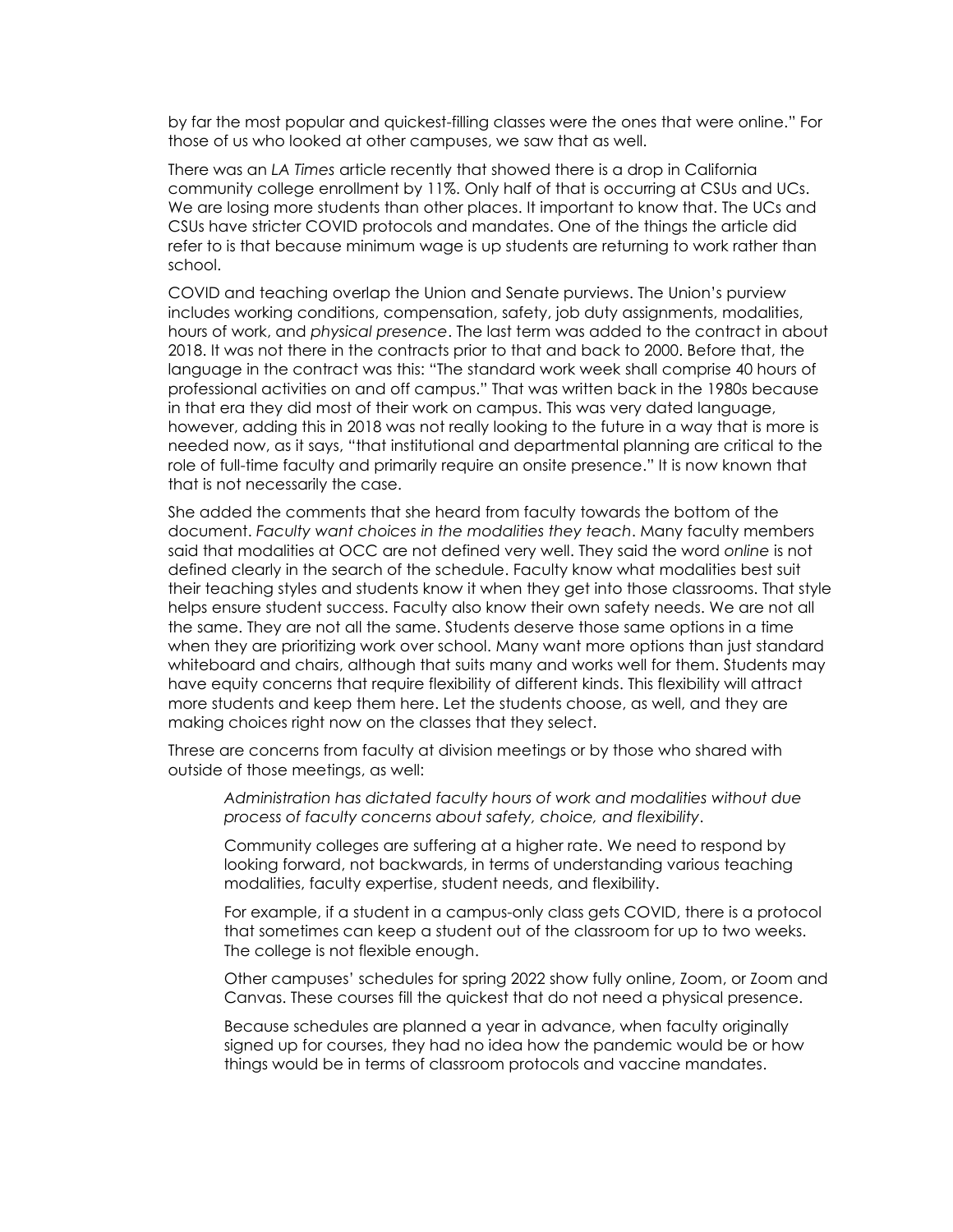COVID has affected all aspects of safety, hours of work, curriculum, etc., so therefore both the Senate and the Union are advocating for faculty purview and faculty choice. Expertise in faculty purviews should be valued. It should be cultivated. It should be sought out first and followed in the 10+1 *as rely primarily* before any decisions are made and given them. *The vaccine mandates that we all thought will be implemented is no longer really is a mandate.*

**Senator Kennedy** asked for feedback from the body.

**Senator Barnes** stated that she received an email from the Social Sciences Division that some of the classroom courses that were not filling have been changed to online classes. There are about 20 to 30 sections that have been changed to online.

**Senator Alabi** stated that there have been multiple times of speaking out questions and none of the questions get answered or responded to. She feels frustrated as she has expressed valid questions and concerns at forums and meetings, and no-one responds to valid questions from the various constituency groups. We've conducted informal research and requested formal data-based research-informed decisions; she expressed offense that the entirety of these discussion has not been responded to.

**Senator Sachs** stated that he agreed with much of what Senator Alabi said and suggested that the Academic Senate talk to the statewide Academic Senate and get them to start doing research to properly plan. This is a systemic problem, and we need systemic solutions.

**Motion 3: Vice President Drew moved** to extend the time for two more minutes for this item; motion seconded; motion approved. [one abstention]

**Senator Ely**: Encouraged all senators and all faculty to remember our sense of academic rigor and encouraged better testing options if we teach online.

**Senator Kennedy**: Agreed with Senator Alabi, Sachs, and Ely. She put this document together because of what CFE President Schneiderman did; he asked us to do something. If they can work in tandem with the Union as a stronger voice and push this and not stop, that means keep mentioning and showing it everywhere, this will change. We must ensure rigor and equity. She stated that she will contact other constituency groups.

#### **C. Rethinking the Viability Process (Action Summary: Presentation of the history and challenges of the process, discussion.)**

**President Gordon** began by informing that the current viability process was designed by three former presidents and acting presidents of the Academic Senate, one of whom was Senator Arismendi-Pardi. President Gordon wanted to begin with a discussion on the viability process now while the college's finances are strong. It seems to be something that would be easier to discuss in a time of less financial tension, than perhaps when financial challenges would await us in future.

**Senator Arismendi-Pardi** stated that at the time when this was addressed, he was Senate president (it was also addressed by then President Monahan and also President Blair), and there were three things that they were looking at. They did not have any concern for the time that it took for the viability process to take place. The original concern at that time was to protect programs from capricious and arbitrary management action, not to deal with redundant programs. During that time, we were in a financial urgency. We were going through accreditation. There were timeframes set up for each of the processes that were intentionally generous for that purpose—to protect the program,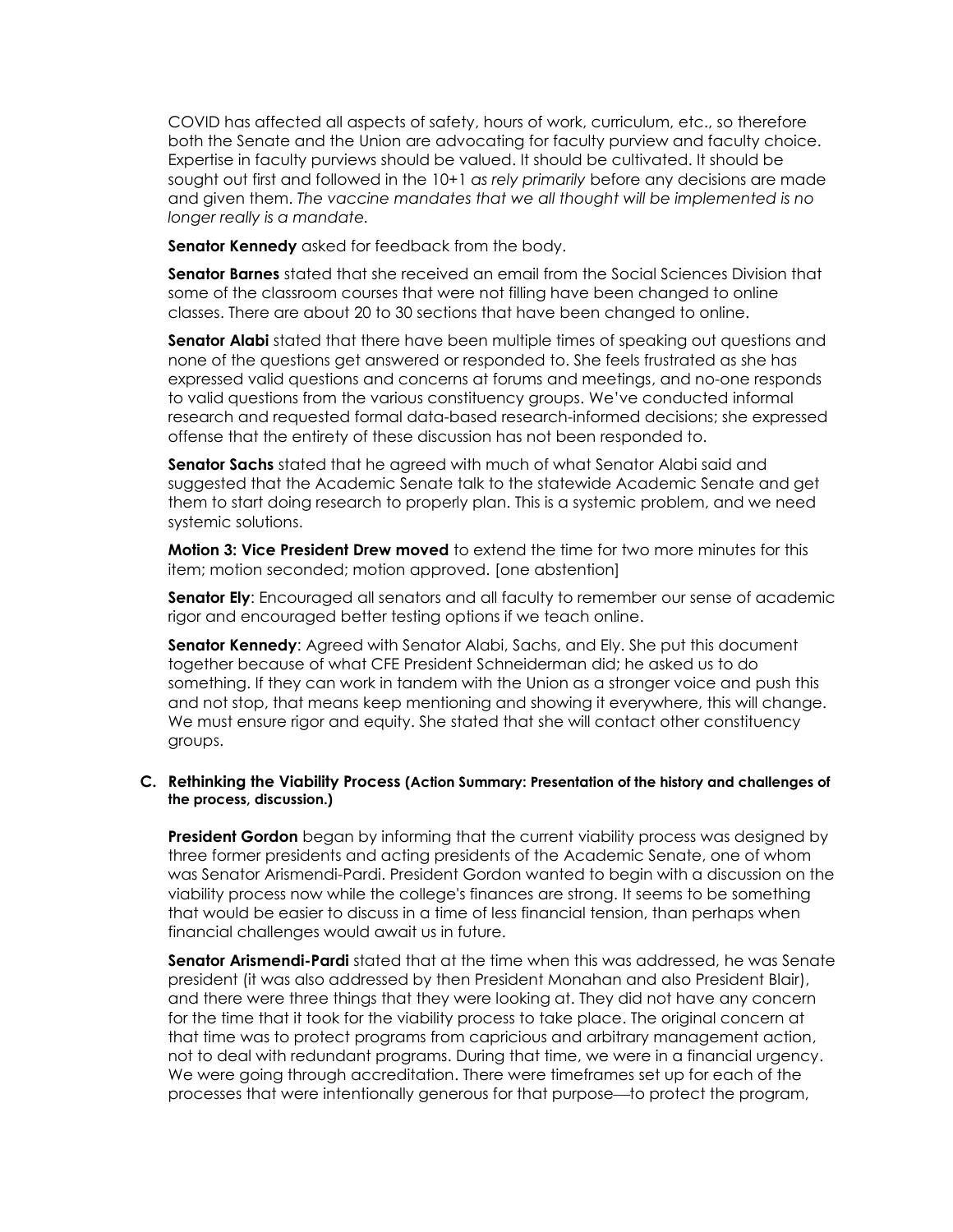ensure protections for faculty purview, and to go through a process. Since times have changed, he is not sure this particular model will work now.

**President Gordon** stated that they did have an actual run-through of the viability process. They had a program that went through the viability process from start to finish. It took two years to complete from the initial process to the time that the last meeting occurred. That is probably longer than it should take to complete the viability process. If they get into a situation where the College has more urgency about reviewing programs, he wanted to put it on the agenda now as a reminder that they will be looking at the viability process, possibly as early as the spring but no later than the next academic year to try to come up with a way to have tighter deadlines. Hopefully the process could be completed in one year from the time of the initial inquiry to the time of the final report. He asked Professor Hanlon to provide more history and information.

**Professor Hanlon** encouraged the Senate to look at the entire process. There are certain data points that are triggers that can allow a faculty member or a dean to present to the VPI a request for a program to go into viability. Then the VPI creates a committee that defines constituent representation and then the VPI leaves the group. It is possible that the Senate might want more oversight of the process in terms of being the referee, instead of it coming from the VPI's office. She is not trying to predetermine anything, but another thing was that after the data has been given to the VPI, it goes to the IE Committee to say if this is valid data or not. There was a perception that the IE Committee puts programs into viability which is not at all what happens. The point being is that that the IE Committee actually wanted some of the areas of the process to be clarified so it is clear in terms of the roles and responsibilities of the committee, of the faculty, and of the administration. She encouraged the Senate to look at that process again to make sure it is what the Senate wants.

**Senator Arismendi-Pardi:** Reiterated that it is very important that the viability process is faculty driven. The reasons for that are because the process deals with instructional programs and faculty have purview over the curriculum. They also need to consider that management have right of assignment. However, his interpretation is really a faculty driven process. It should be for faculty by faculty.

# **6. Adjournment of the Regular Meeting**

**President Gordon** adjourned the meeting at 12:20 p.m.

# **7. Approval of the Minutes:** December 14, 2021

**MINUTES:** First draft written by Beatriz Rodriguez, Administrative Assistant to the Senates. Revision of first draft and Senate-approved drafts written by Senate Secretary, Marilyn Kennedy, who also distributes the final Senate-approved version to the Chancellor, Board of Trustees members and secretary, union presidents, GWC and Coastline Academic Senate presidents, OCC College President and faculty as per OCC Senate bylaws.